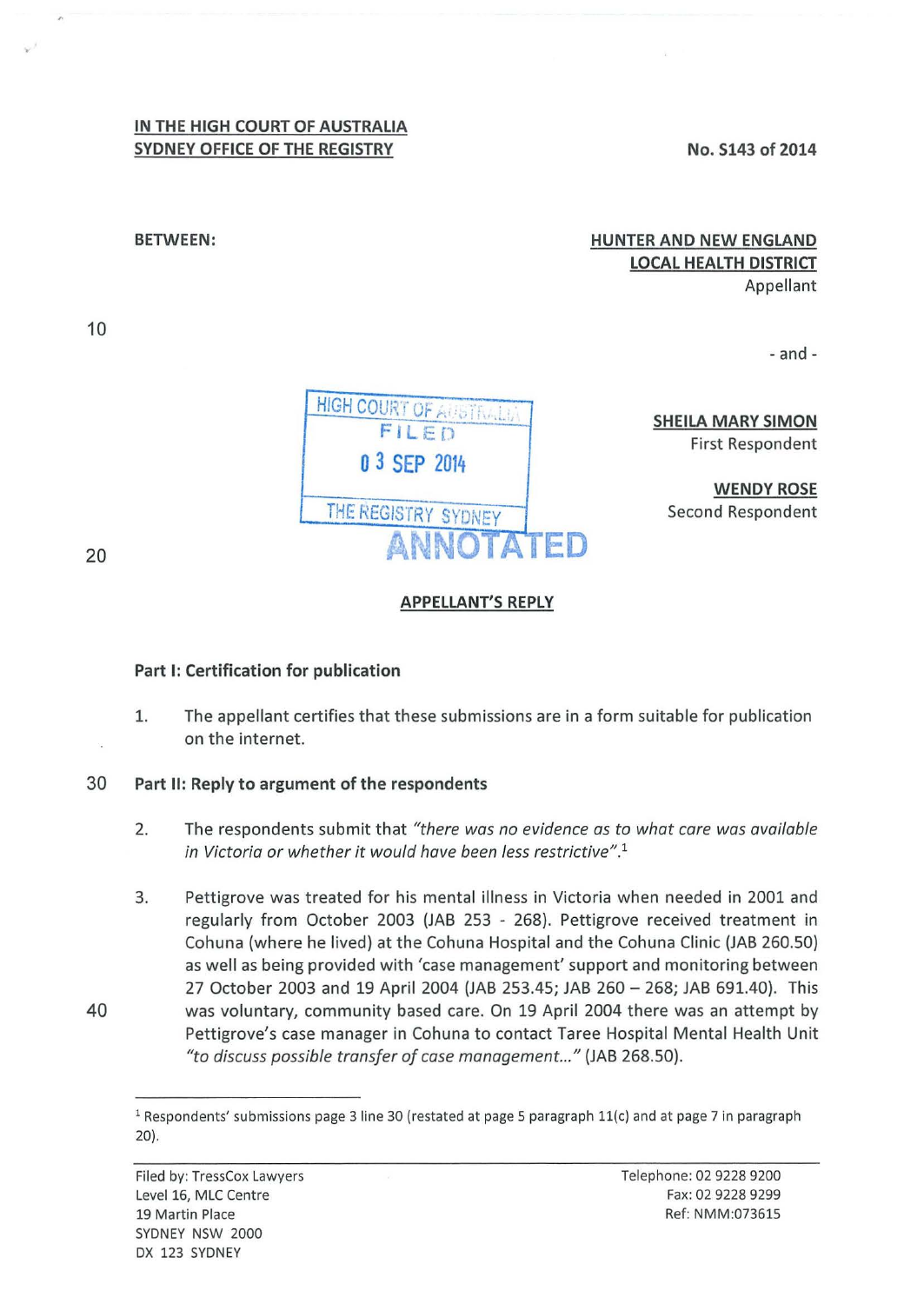- 4. Further evidence as to the existence and nature of the Victorian care is seen in:
	- a. the following parts of the clinical notes made by the appellant:
		- i. JAB 207.40- *"To return to mother's home in Cohuna* ... *Link up with services in Cohuna";*
		- ii. JAB 207.53 *"active agreed care plan in place";*

10

20

30

40

- iii. JAB 207.56 copies of the patient's notes to be sent to Echuca Community Mental Health Service;
- iv. JAB 213 entry for 0750hrs records that Pettigrove's mother provided the contact details for his case manager in Echuca;
- v. JAB 220.54 *"Phone call to* [mother] *to inform her of* [discharge] *plans";* and
- vi. JAB 225.31  $-$  The recording of the name and number of the case manager *("Leanne")* in Cohuna.
- b. the following parts of the Echuca Community Mental Health Service treating notes that were faxed to and read by Dr Coombes soon after Pettigrove's admission:
	- i. JAB 253.27- a consultant psychiatrist at the Echuca Community Mental Health Service reported to Pettigrove's general practitioner in Cohuna that *"he continues to be stable in the community ... He lives with his brother in the community; he clearly is very supported by his extended family including his parents";*
	- ii. JAB 262.39 Pettigrove's case manager at the Echuca Community Mental Health Service recorded that he *"continues to live with brother ... Is well supported by family";*
- c. Dr Coombes' statement to police (JAB 593.10)<sup>2</sup>:

*"I thought this mon would be best treated by his long-term treatment team rather than being detained in a mental health facility some 1200 km from his family and friends."* 

<sup>2</sup> Extracted in Macfarlan JA's judgment at JAB 694.50.